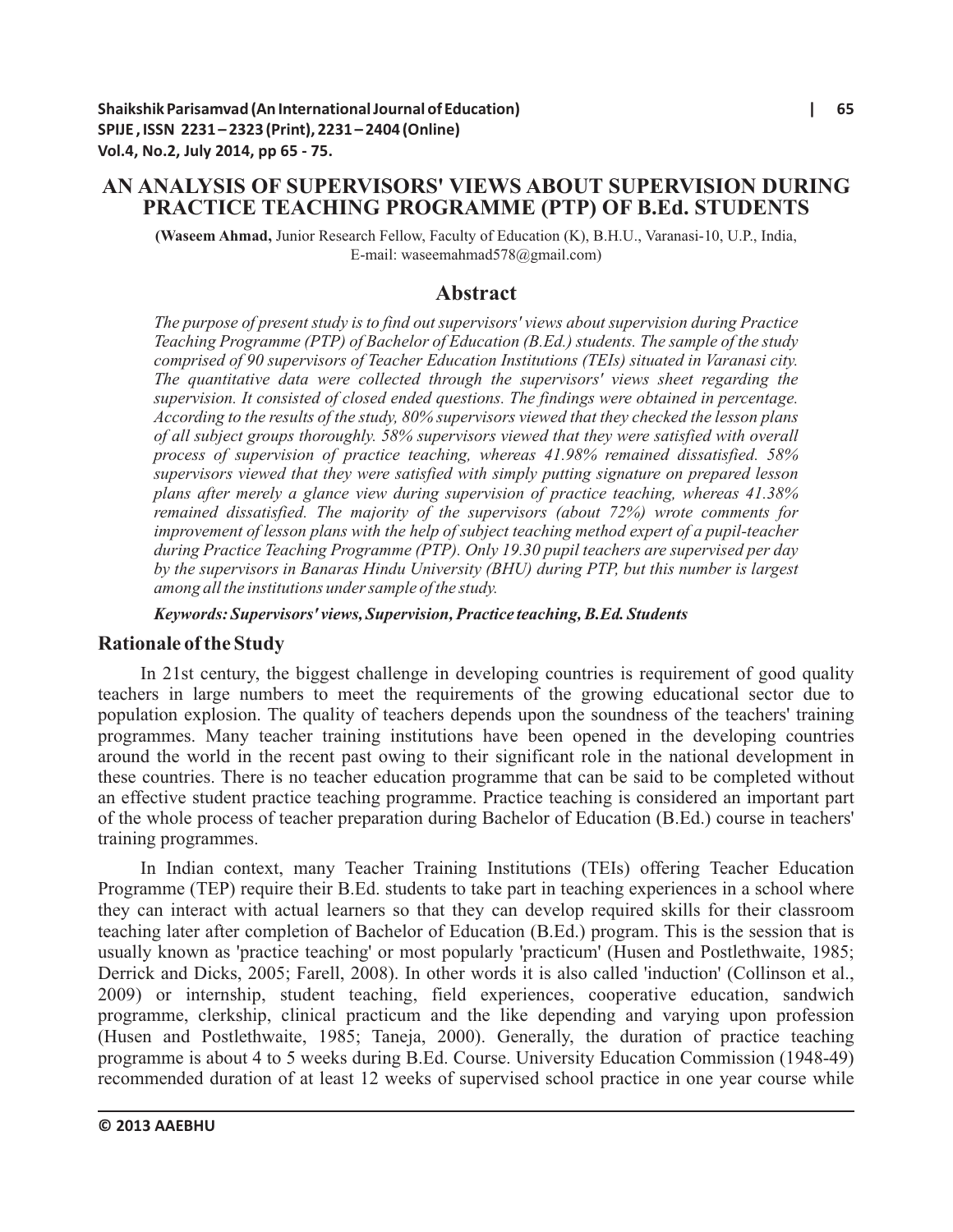Education Commission (1964-66) suggested continuous teaching for a specific period of at least eight weeks under actual school condition by working as a teacher in a selected school. Each student-teacher has to teach at least two classes a day with all the preparation (till the completion of 40 lessons in which 20 in each subject) and he/she is expected to practice the skills learned in the classroom. The provision for the number of lessons varies from state to state or institute to institute all over India. As reported by Dubey (1981) the number of practice lessons in Maharashtra varied between thirty and forty, except Bombay University where it was twenty, and in Madhya Pradesh student teachers taught 30-35 lessons even if there was provision for forty lessons. In RIE'S of NCERT where two years B.Ed. programme has been introduced student teachers are to practice 80 lessons in teaching subjects, 40 being in each subject (RIE Bhubaneswar, 1999). The total number of lessons range is from 40-60 as reported by Singh (1982). The supervisors are assigned to supervise their performance and provide them feedback and sharpen their teaching skills. The final evaluation is carried out by an external examiner at the end of the practice teaching. According to Oslaitan and Agusiobo (1981), Kurian (1988), Bozko (1989) student teachers are observed, supervised and evaluated by teachers in the schools where they are placed and by the college or university supervisors. This gives each student a profile of achievements in various aspects of his/her practice.

However, in spite of its popularity and contributions, teaching practice as evidenced from the literature is problematic. Major complaints are focused on its method of supervision and its effectiveness (Stones and Morris, 1972; Bowman, 1979; Stones, 1987). William's (1963) observation (as cited Boydell, 1986) that teaching practice is, "still a major, highly valued component of teacher education continues to be valid, it is also true as opined by Wade (1975) that teaching practice" so traditionally accepted yet suffers so much from lack of a theoretical basis with which to support future developments or indeed justify present ones.

Some studies pertaining to supervision of practice teaching indicate that Pre-student teaching experiences provided to students by teacher training institutions were not sufficient in terms of skills and techniques of teaching required for classroom teaching (Raj, 1984); many teacher educators are not adequately qualified to supervise practice teaching in the subject in which they supervise the lesson as well as supervisors/examiners do not observe the lesson for adequate time (Mohan, 1980); Poor, uneven supervision and lack of preparation for supervisors (Price, 1989; Yarrow, 1992; Au Yeung et al., 1993); The supervisors do not observe the lessons completely and they rarely put detailed observation on lesson plan (Mohanty, 1984). Further he explained that, the practice teaching programmes (PTP) stressed the delivery of lessons only and other activities expected from a pupil teacher were neglected.

The ineffectiveness of teaching practice is not entirely the fault of supervisors. There are constraints of time, additional work load etc (Bowman, 1979; Bhargava, 2009; Mapfumo, Chitsiko and Chireshe, 2012). However, it is necessary to identify these barriers through systematic analysis more especially in this environment so as to prefer suggestions for improvement of teaching practice operations and effectiveness. This is the focus of this study. The earlier research findings indicate that while practice teaching is broadly accepted as a valuable and successful component of teacher education, it has a number of shortcomings. However, none of the studies focused on the supervisors' views towards supervision while performing the act of supervision of lessons in the real classroom situation during practice teaching programme of B.Ed. students. Therefore, the present study attempted to find answers to the following questions:

i. What are the supervisors' views regarding thorough checking of lesson plans of all subject groups and in their own subject group only, during PTP?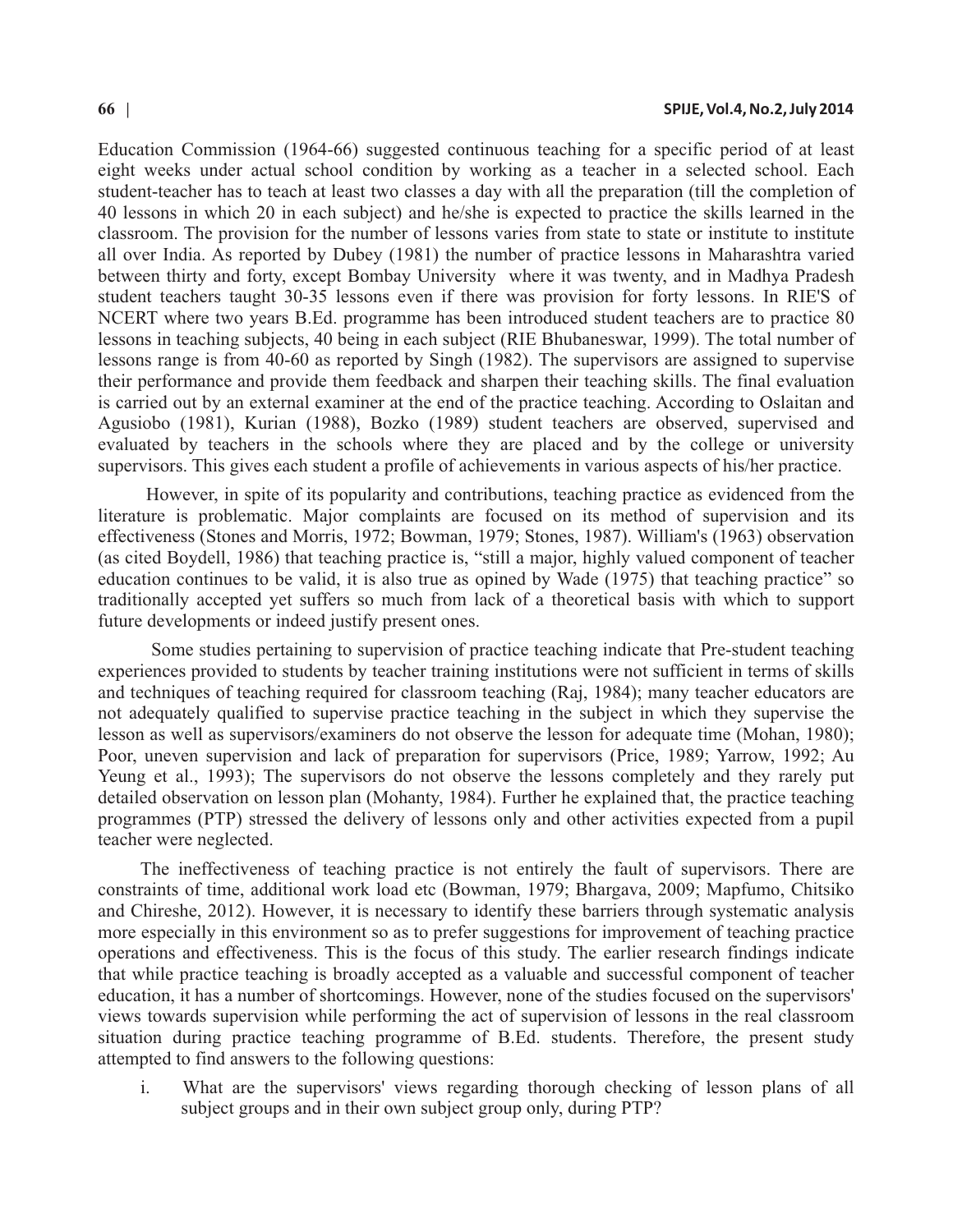- ii. What is the supervisors' view about simply putting signature on prepared lesson plans in all subjects?
- iii. What is the supervisors' view about supervision of transaction style of pupil teachers in all subject groups and in their own subject groups only?
- iv. What is the average number of pupil-teachers supervised per day by the supervisor?

# **Definition of Key Terms Used**

**Supervisor:** In the present study, supervisor means the person appointed to supervise the pupil teacher's delivering their lesson plans in practice teaching programme of the B.Ed. students of the Teacher Education Departments under three universities viz. Banaras Hindu University (B.H.U.), Mahatma Gandhi Kashi Vidyapith (MGKVP) and Sampurnanad Sanskrit University (SSU) in Varanasi city, during session 2011-12.

**Supervisors' views:** Supervisors' view here refers to whether they check thoroughly lesson plans of all subjects or in their own subject groups only, or whether they supervise transaction style of pupil teachers of all subject or only their own subject group, or whether they put signature simply/formally on prepared lesson plans or write down comments for improvement of lesson plans with the help of subject teaching method expert during practice teaching programme of the B.Ed. students.

**Supervision:** Although the entire set of roles of the supervisor in regard to the practice teaching programme is usually termed as "supervision", yet in this study the termed supervision defined as the observation and evaluation of lesson plans in real classroom teaching of pupil teacher's during teaching practice.

**Practice Teaching Programme (PTP):** Practice teaching is a part of the whole process of teacher's preparation during Bachelor of Education (B.Ed.) course/programme in which pupil-teachers go to school and teach their lesson plan in real classroom setting within the duration 4 weeks to 5 weeks.

**B.Ed. Student:** For the purpose of the present study B.Ed. student means the students who were doing Bachelor of Education (B.Ed.) course from the Teacher Education Departments under three universities (B.H.U., MGKVP and SSU) in Varanasi city and have participated in practice teaching programme (PTP) during session 2011-12.

# **Objectives of the study**

- 1. To study the supervisors' views regarding their own status of supervision during PTP with reference to
	- 1.1 Thorough checking of lesson plans
	- 1.2 Simply putting signature on prepared lesson plans
	- 1.3 Transactional style of pupil teachers
- 2. To find out the average number of pupil-teachers supervised per day by the Supervisor during practice teaching.

# **Methodology**

Survey research method was used to achieve the objectives of the study. Data was analysed through questionnaire in order to elicit the view of supervisors about supervision of different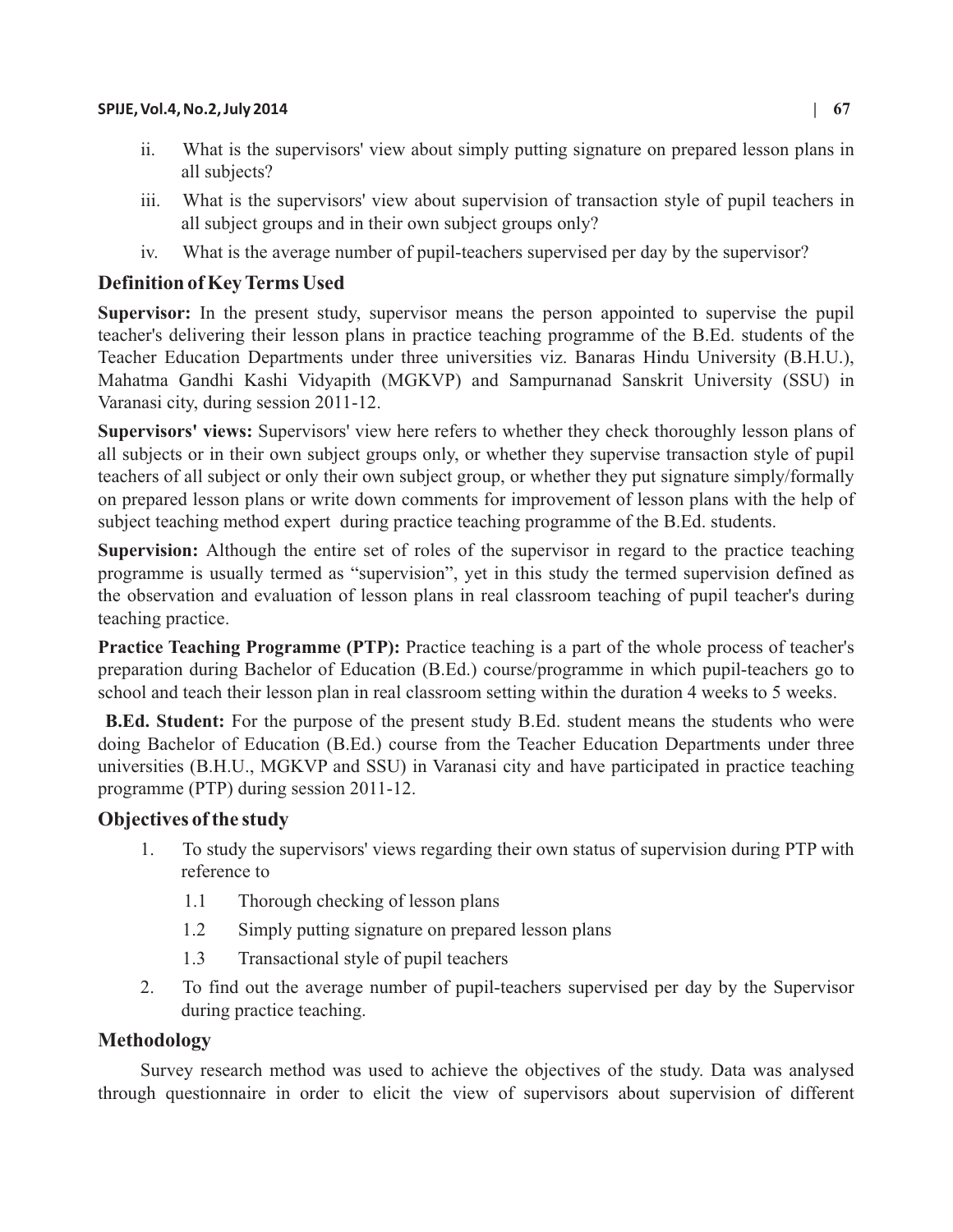dimensions of practice teaching of B.Ed. students focusing on the lesson plan delivering content when pupil teachers teaching in real classroom setting.

#### **Population and Sample**

The population of the present study consisted of all the Supervisors appointed for supervision in the practice teaching programme of Bachelor of Education (B.Ed.) students in all Teacher Education Departments under umbrella of different universities in Varanasi city during session 2011- 12.

The sample of the present study consisted of 90 respondents (B.H.U., 46; MGKVP, 11; and SSU, 33) in total, in which 67 male and 23 female supervisors were selected from Teacher Education Departments of three universities (B.H.U., MGKVP & SSU) in Varanasi city during session 2011-12 and purposive sampling method was used for the selection of the supervisors.

#### **Tools used in the study**

According to above mentioned objectives of the study a "Supervisor views Sheet" as a tool developed by researcher to obtain/collect the supervisors' view which is involved in PTP during session 2011-12. There were 10 items in this sheet which were concerned about PTP.

#### **Statistical techniques used in the study**

As per objective Percentage statistical techniques were used in the present study.

#### **Analysis and Interpretation**

Objective-1: The first objective of the study was to study the supervisors' views regarding their own status of supervision during PTP with reference to thorough checking of lesson plans of all subject groups during PTP. In response to this objective, 80.43% in BHU, 90.90% in MGKVP and 75.76% in SSU the supervisors responded that they checked thorough lesson plans of all subject groups during supervision of practice teaching in practising school. Their responses and percentage are given below in table-1.

| SI.             | <b>Institutions</b> | No. of             | Responses and Percentage * |            |
|-----------------|---------------------|--------------------|----------------------------|------------|
| No.             |                     | <b>Supervisors</b> | <b>Yes</b>                 | $\bf No$   |
| . .             | <b>BHU</b>          | 46                 | 37(80.43)                  | 09(19.57)  |
|                 | <b>MGKVP</b>        |                    | 10(90.90)                  | 01(09.10)  |
| $\mathcal{I}$ . | <b>SSU</b>          | 33                 | 25 (75.76)                 | 08(24.24)  |
|                 | Total               | 90                 | 72 (80.00)                 | 18 (20.00) |

**Table -1: Thorough checking of lesson plan of all subject groups**

¬ Percentage has been given in Parenthesis

As shown in table-1, overall 80% supervisors are acknowledge that they checked the lesson plan thoroughly of all subject groups during supervision of practice teaching. It clearly shows that the majority of supervisors were in habit of checking the lesson plan thoroughly of all subject groups.

In item No. 2 the supervisors were further asked do they check lesson plan thoroughly in their own subject teaching group only. Their responses and percentage are represented in table-1(a)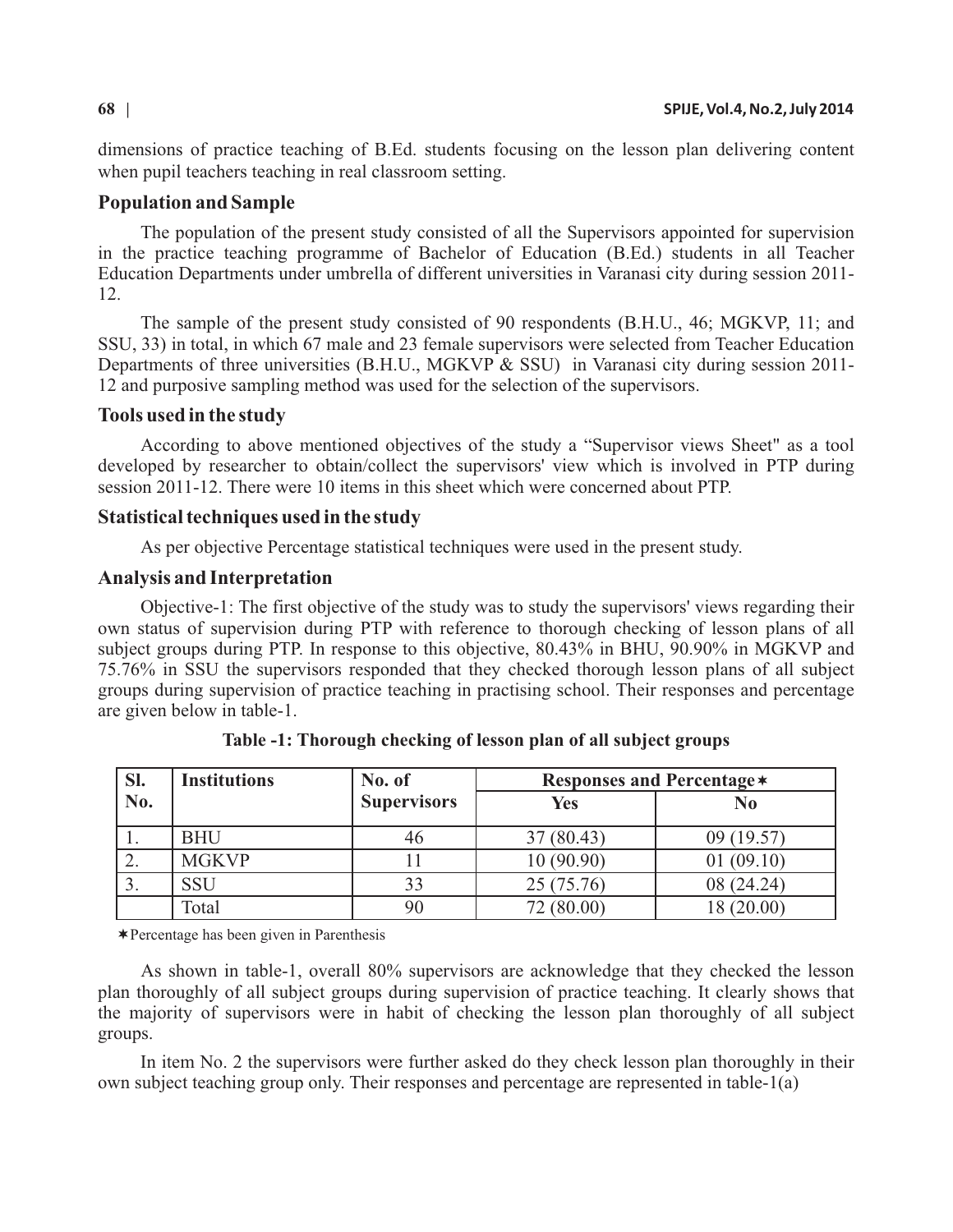| Sl. | <b>Institutions</b> | No. of             | <b>Responses and Percentage *</b> |            |
|-----|---------------------|--------------------|-----------------------------------|------------|
| No. |                     | <b>Supervisors</b> | Yes                               | $\bf No$   |
|     | <b>BHU</b>          | 46                 | 14(30.43)                         | 32(69.57)  |
|     | <b>MGKVP</b>        |                    | 04(36.36)                         | 07(63.64)  |
| J.  | <b>SSU</b>          | 33                 | 10(30.30)                         | 23(69.70)  |
|     | Total               | 90                 | 28(31.11)                         | 62 (68.89) |

**Table -1(a): Thorough checking of lesson plan in their own subject teaching group only**

¬Percentage has been given in Parenthesis

From the table No. 1(a), it is seen that only 30.43% in BHU, 36.36% in MGKVP and 30.30% in SSU the supervisors responded that they checked thorough lesson plan only their own subject teaching groups. The above table clearly indicate that more than 68% supervisors did not check thoroughly lesson plan only their own subject teaching groups. It means very few supervisors checked lesson plan thoroughly only their own subject teaching group.

Objective 1.2: The objective 1.2 of present study purported to study the supervisors' views about putting signature on prepared lesson plans in all subjects. The results related to this objective are presented in the following table.

| SI. | <b>Institutions</b> | No. of             | <b>Responses and Percentage*</b> |            |
|-----|---------------------|--------------------|----------------------------------|------------|
| No. |                     | <b>Supervisors</b> | Yes                              | No         |
|     | <b>BHU</b>          |                    | 15(32.61)                        | 31 (67.39) |
| ∠.  | <b>MGKVP</b>        |                    | 05(45.45)                        | 06(54.55)  |
|     | SSU                 | 33                 | 09 (27.27)                       | 24(72.73)  |
|     | Total               |                    | 29 (32.22)                       | 61 (67.78) |

**Table -1.2: Simply putting signature on prepared lesson plans in all subjects** 

¬ Percentage has been given in Parenthesis.

The above table reveals that 32.61% in BHU, 45.45% in MGKVP and 27.27% in SSU the supervisors responded that they put signature simply/formally on prepared lesson plans of all subjects. From these figures it appears that out of 90 only 29 (32.22%) supervisor said that they put signature simply whereas remains 67.78% supervisors did not put signature simply on prepared lesson plans of all subjects. It means majority of supervisors put signature on prepared lesson plans after checking the lesson plans of a pupil teacher.

The supervisors who responded to the above item in positive were further asked were you satisfied with the glance view of lesson plans signed by you. The responses and percentage are shown here in table - 1.2(a).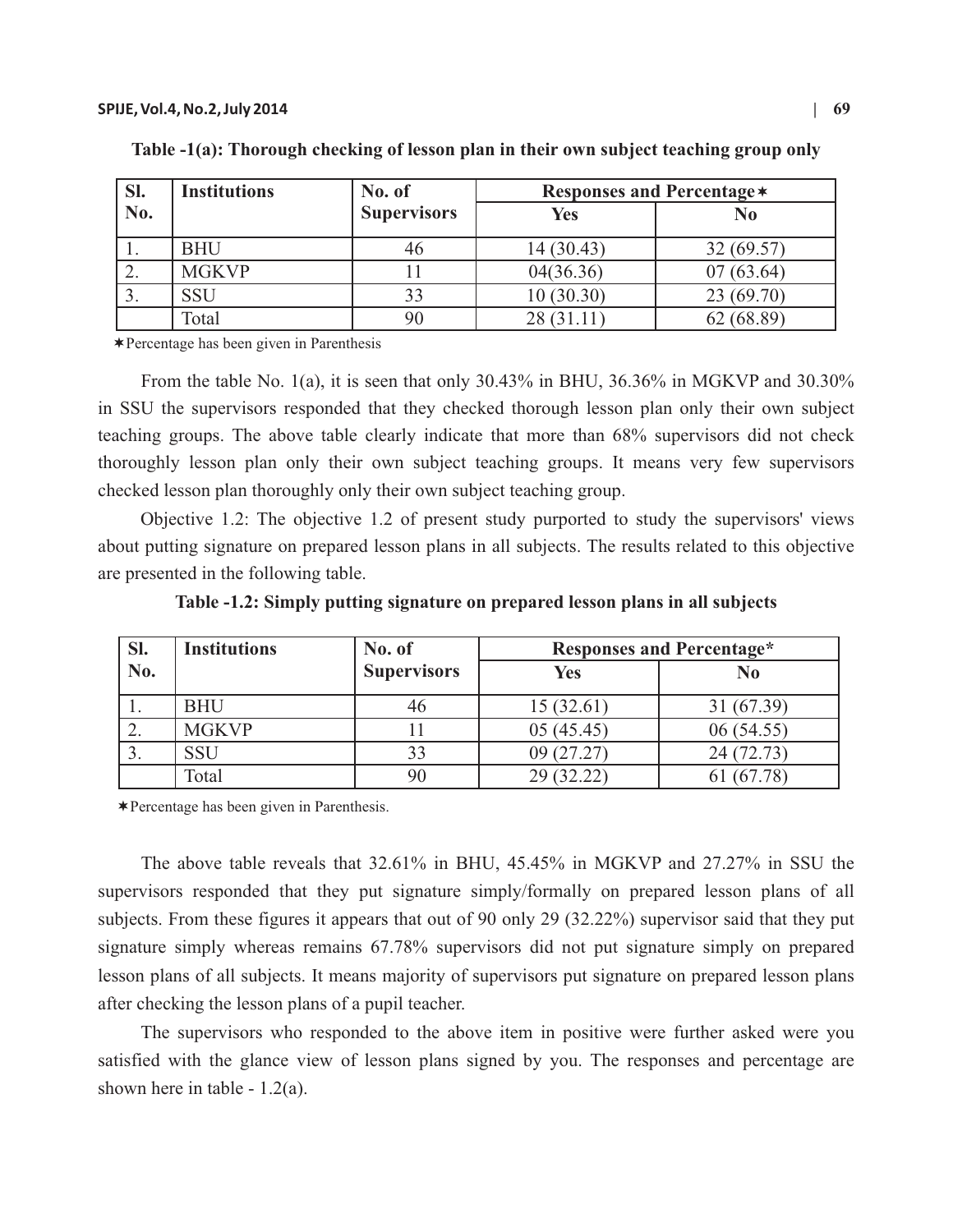| Sl.                      | <b>Institutions</b> | No. of             |            | <b>Responses and Percentage*</b> |
|--------------------------|---------------------|--------------------|------------|----------------------------------|
| $\mathbf{N}\mathbf{0}$ . |                     | <b>Supervisors</b> | Yes        | No                               |
|                          | <b>BHU</b>          |                    | 09(60.00)  | 06(40.00)                        |
| <u>، ،</u>               | <b>MGKVP</b>        | 05                 | 03(60.00)  | 02(40.00)                        |
|                          | SSU                 | 09                 | 05(55.56)  | 04 (44.44)                       |
|                          | Total               | 29                 | 17 (58.62) | 12 (41.38)                       |

## **Table -1.2(a): Satisfaction of supervisors putting signature on prepared lesson plan at a glance view of lesson plan**

¬Percentage has been given in Parenthesis.

From the analysis of the above table, it appears that the percentage of all the three institutions normally varies from 55.56% to 60%. It means more than 58% supervisor viewed they were satisfied with simply putting signature on prepared lesson plan at a glance view of lesson plan during supervision of practice teaching whereas 41.38% remained dissatisfied.

The supervisors who responded to the above item in negative were further asked did you write comments for improvement of lesson plans with help of subject teaching method expert. The responses and percentage are given below in table - 1.2(b).

# **Table -1.2(b): Written comments for improvement of lesson plans with help of subject teaching method expert**

| SI. | <b>Institutions</b> | No. of             |            | <b>Responses and Percentage*</b> |
|-----|---------------------|--------------------|------------|----------------------------------|
| No. |                     | <b>Supervisors</b> | Yes        | N <sub>0</sub>                   |
|     | <b>BHU</b>          |                    | 24 (77.42) | 07(22.58)                        |
| ۷.  | <b>MGKVP</b>        | 06                 | 06(100.00) | 00(0)                            |
|     | SSU                 |                    | 14 (58.33) | 10(41.67)                        |
|     | Total               |                    | 44 (72.13) | 17 (27.87)                       |

¬Percentage has been given in Parenthesis.

The above table shows that all the supervisors of MGKVP who responded negative on simply putting signature on prepared lesson plan, say that they write comments of student teacher for improvement of lesson plans with the help of subject teaching method expert. While the percentage of BHU and SSU supervisors were 77.42 and 58.33% respectively. It clearly indicates that very few supervisors (about 27%) did not write comments for improvement of lesson plans with the help of subject teaching method expert of a pupil-teacher during practice teaching.

**Objective-1.3:** The objective 1.3 of this study aimed at studying the supervision of transaction style of pupil teachers of all subject groups. The result related to this objective, responses and percentage are shown here in table - 1.3.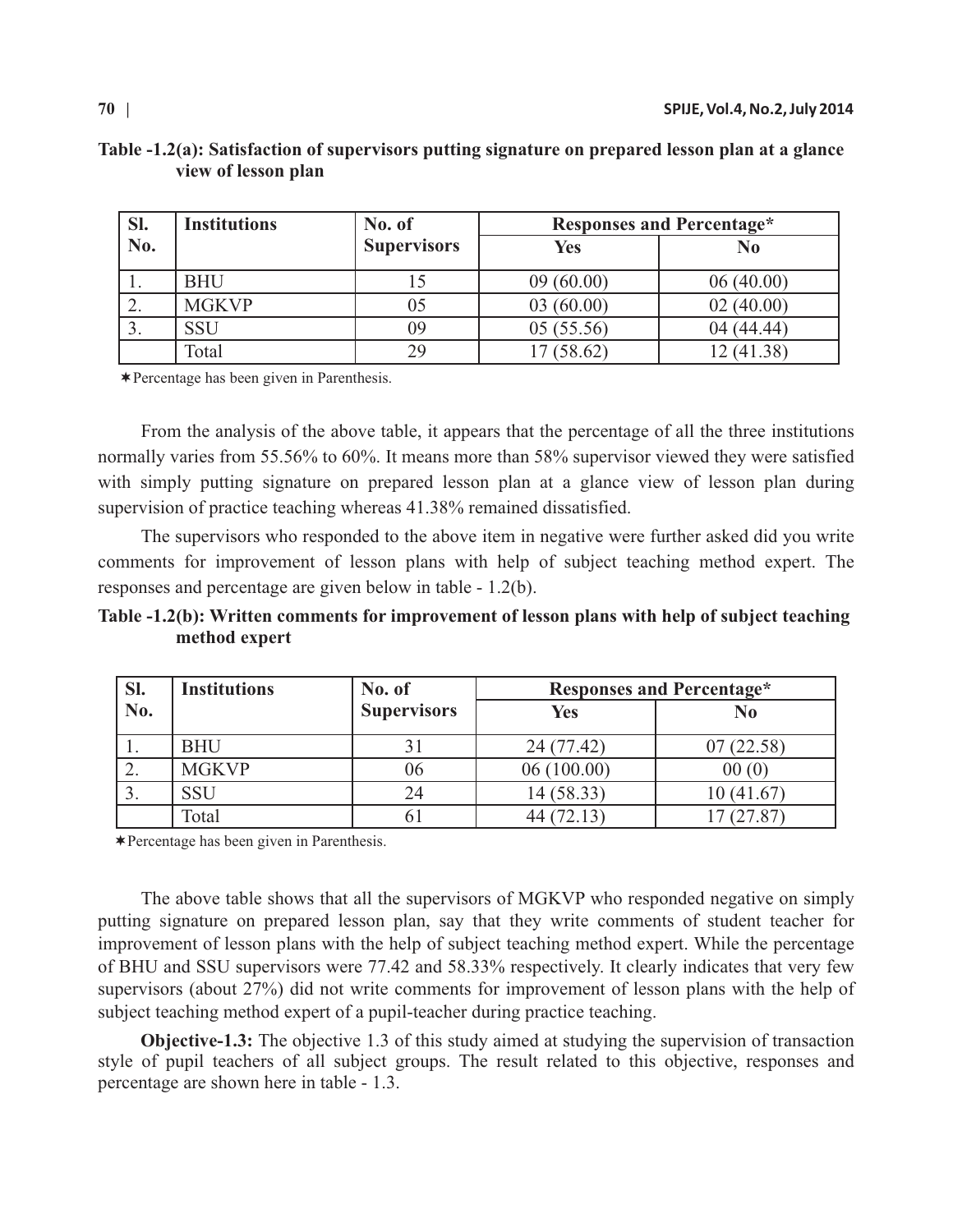| SI.      | <b>Institutions</b> | No. of             | <b>Responses and Percentage*</b> |                |
|----------|---------------------|--------------------|----------------------------------|----------------|
| No.      |                     | <b>Supervisors</b> | <b>Yes</b>                       | N <sub>0</sub> |
|          | <b>BHU</b>          |                    | 44 (95.65)                       | 02(04.35)      |
| <u>.</u> | <b>MGKVP</b>        |                    | 08 (72.73)                       | 03(27.27)      |
|          | SSU                 |                    | 29 (87.88)                       | 04(12.12)      |
|          | Total               |                    | 81 (90.00)                       | 09(10.00)      |

**Table -1.3: Supervision of transaction style of pupil-teachers of all subject groups** 

¬Percentage has been given in Parenthesis

The results in above table reveal that more than 95% supervisors of B.H.U. are supervising transaction style of pupil teachers of all subject groups while the percentage of other institutions normally varies from 72.73% to 87.88%. It is clearly indicated that in all the three institutions most of the supervisors observing transaction style of pupil-teachers of all subject groups.

The supervisors who responded to the above item in positive were further asked are you satisfied with the overall process of supervision. The responses and percentage are given below in table  $-1.3(a)$ .

**Table -1.3(a): Satisfaction of overall process of supervision in teaching practice**

| SI. | <b>Institutions</b> | No. of             | <b>Responses and Percentage*</b> |            |
|-----|---------------------|--------------------|----------------------------------|------------|
| No. |                     | <b>Supervisors</b> | <b>Yes</b>                       | No         |
|     | <b>BHU</b>          |                    | 23(52.27)                        | 21 (47.73) |
|     | <b>MGKVP</b>        | 08                 | 06(75.00)                        | 02(25.00)  |
|     | SSU                 |                    | 18 (62.07)                       | (37.43)    |
|     | Total               |                    | (58.02)                          | 34 (41.98) |

¬Percentage has been given in Parenthesis

The above table shows that the percentage of all the three institutions normally varies from 52.27% to 75%. It means more than 58% supervisor say they were satisfied with overall process of supervision of practice teaching whereas 41.98% remained dissatisfied.

In response to item No. 8, the objective 1.3 of this study was to study the supervision of transaction style of pupil teachers of only their own subject group. For achieving this objective the related responses and percentage are shown here in table -1.3.1

# **Table -1.3.1: Supervision of transaction style of pupil-teachers of only their own subject teaching groups**

| SI.                                    | <b>Institutions</b> | No. of             |            | <b>Responses and Percentage*</b> |
|----------------------------------------|---------------------|--------------------|------------|----------------------------------|
| $\overline{\textbf{N}}$ <sub>0</sub> . |                     | <b>Supervisors</b> | Yes        | No                               |
|                                        | <b>BHU</b>          | 40                 | 17(36.96)  | 29(63.04)                        |
| <u>، ،</u>                             | <b>MGKVP</b>        |                    | 04(36.36)  | 07(63.64)                        |
|                                        | SSU                 | 33                 | 13 (39.39) | 20(60.61)                        |
|                                        | Total               |                    | 34 (37.78) | 56 (62.22)                       |

¬Percentage has been given in Parenthesis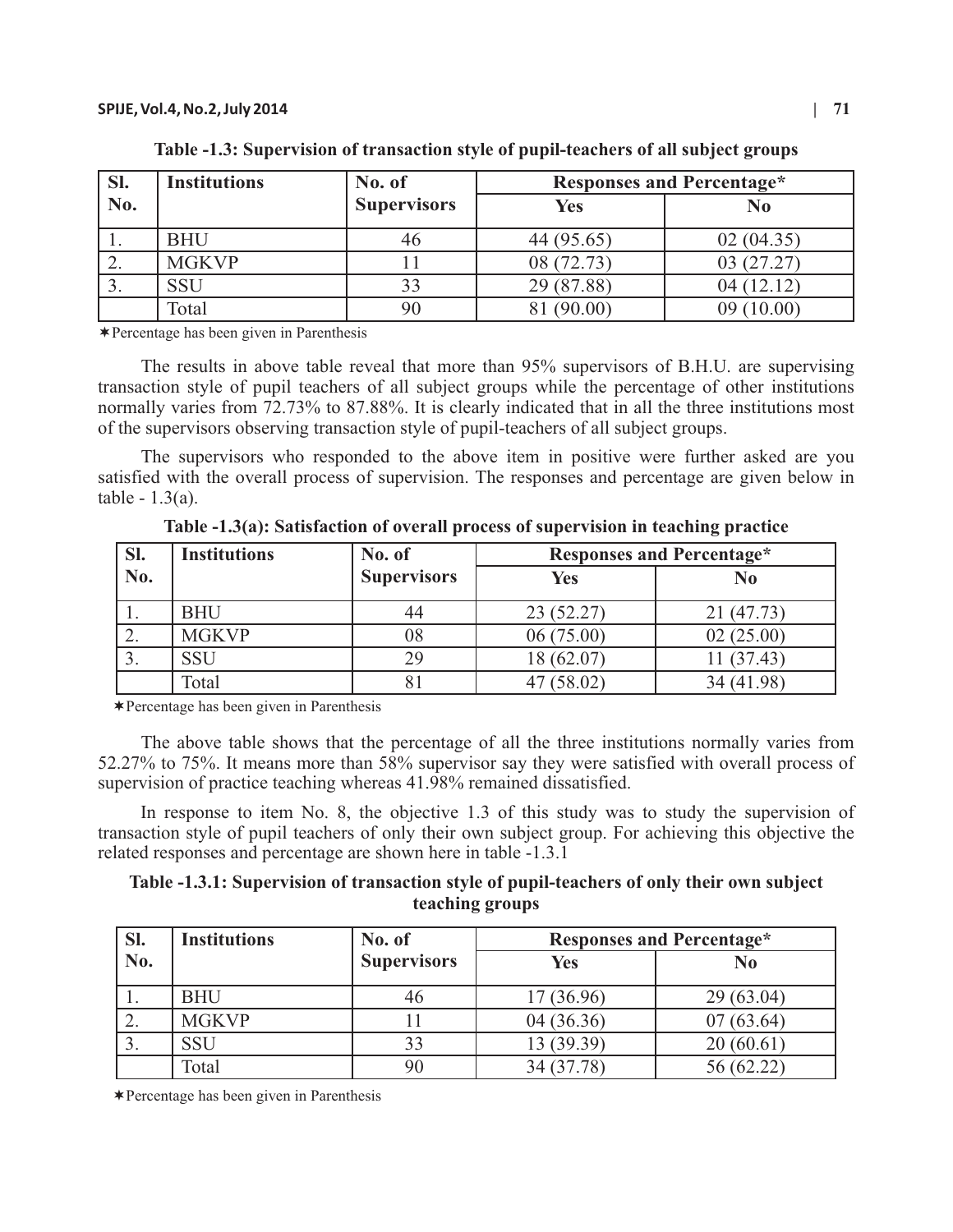From the analysis of above table, it is found that 36.96% in BHU, 36.36% in MGKVP and 39.39% in SSU supervisors are supervised transaction style of pupil teachers of only their own subject teaching group. While overall 62% supervisors did not supervise transaction style of pupil teachers of only their own subject teaching group. It means the majority of supervisors were in habit of supervision of transaction style of pupil teacher of all subject groups.

**Objective-2:** The second objective of study aimed at to find out the average number of pupilteachers is supervised per day by the supervisor in practice teaching. The obtained related data revealed that in B.H.U. approximately (19.30) average pupil teachers are supervised per day by supervisors. While in MGKVP and SSU on an average 15.45 and 16.90 respectively pupil teachers are supervised per day by the supervisors. The finding is clearly indicated that the large numbers of pupil teachers are supervised per day by the supervisor in B.H.U. in comparison of SSU and MGKVP.

## **Findings and Discussion**

The analysis and interpretation of the data in the above section clearly reveal the major findings of the study are as follows:

- Result shows that 80% supervisors checked lesson plans thoroughly of all subject groups during practice teaching in practising school. This finding confirms the finding of Rosemary, Richard and Ngara (2013), who also reported that thorough checking of documents rendered teaching practice supervision of good quality.
- With reference to objective 1.1 it was found that very few supervisors (out of 90 supervisors only 28 of them) checked lesson plan thoroughly in their own subject teaching group only. The reason may be that lack of preparation for supervision (Price, 1989; Yarrow, 1992; and Au Yeung et. al., 1993) or supervisors may not be trained properly for supervision work (Mohan, 1980).
- With reference to objective 1.2 it was found that out of 90 supervisors only 29 of them (32.22%) supervisor simply putting signature on prepared lesson plans of all subjects. In which 58% supervisor viewed they were satisfied with simply putting signature on prepared lesson plan at a glance view of lesson plan during supervision of practice teaching. There may be several reasons for this. For example as rightly said by Mohanty (1984) supervisors do not observe the lesson plan completely and they rarely put detailed observation on lesson plan. Similarly the observation of Gautam (2010) that supervisor just sat in the class and disappeared after few finites without giving any comments or feedback. In addition, it was found that 27% supervisors did not write comments for improvement of lesson plans with the help of subject teaching method expert of a pupilteacher during practice teaching.
- In all three universities it was found that most of the supervisors observing transaction style of pupil-teachers of all subject groups and more than 58% supervisors are satisfied with overall process of supervision.
- ·Also, an important finding of the study is that large numbers of pupil teachers (average 19.30) are supervised per day by supervisors in B.H.U. while lesser number on an average 15.45 pupil teachers are supervised per day by supervisors in MGKVP. The reason may be that the number of student teachers allotted per supervisor is so large. Gautam (2010) rightly said that due to large number of students in teacher training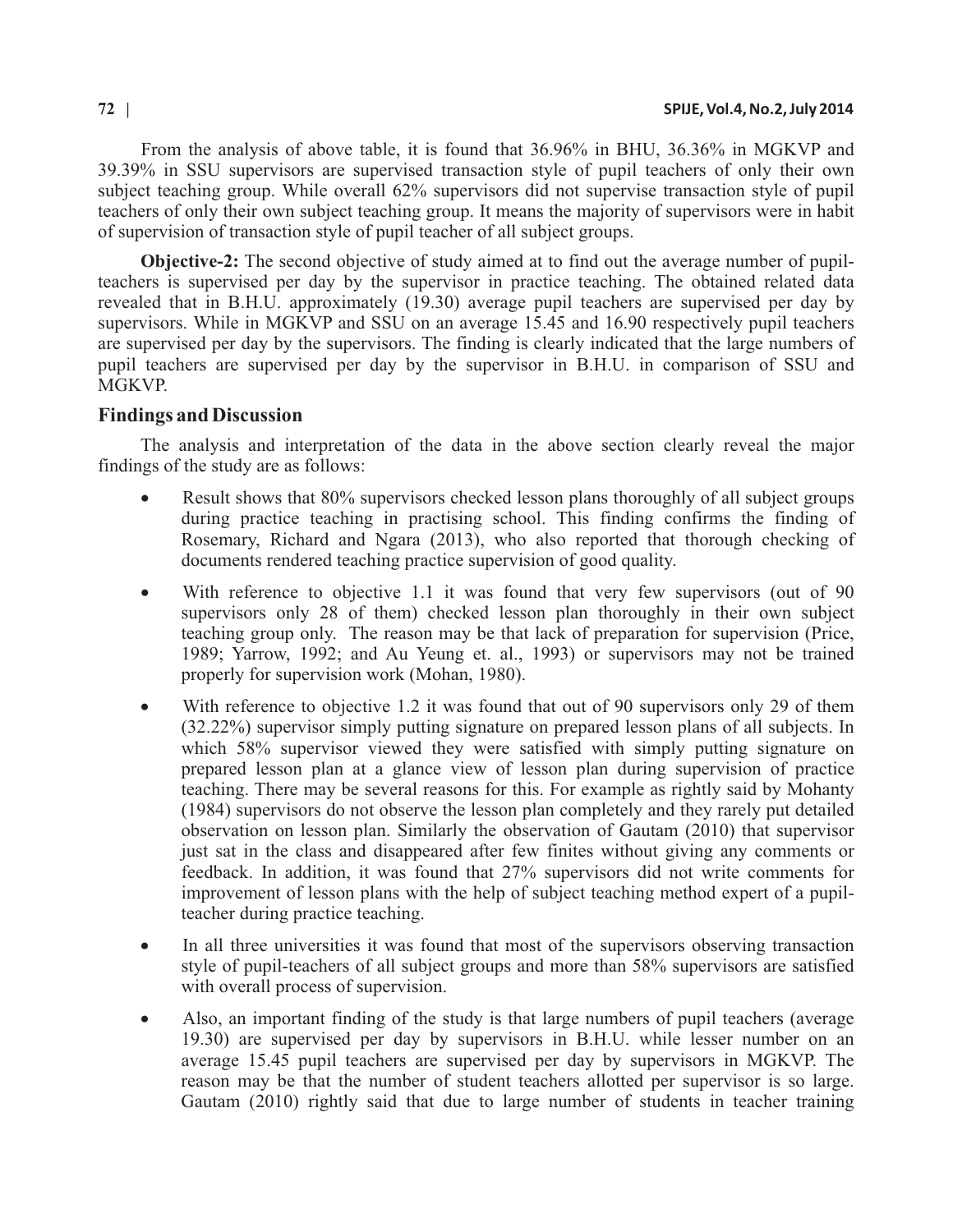course, one supervisor had to observe many student teachers in schools located in different places. Therefore, the supervisor pupil teachers ratio should be 1:5 (According to Srivastava, 1969 it should be 1:10), but it no case it should go beyond 1:10. Otherwise proper guidance and supervision in practice teaching is not possible.

### **Conclusion and Recommendations**

Practice teaching is considered to be the most significant part of a programme of teacher education. The success of such a programme depends very much on how effectively the student teacher has been guided and supervised in executing the essential functions of the teacher i.e. classroom teaching. The present study reveals that the very large average numbers of pupil teachers are supervised per day by supervisor was found. The supervisors do not check lesson plan thoroughly and put signature on prepared lesson plan without given any remarks. A large numbers of supervisors' dissatisfied process of supervision. So a number of recommendations can be drawn from the finding of this study.

- 1. It is very much needed to train and educate the teacher educators regarding supervision of PTP so that their supervision is more beneficial for a pupil teacher.
- 2. There is need for schools and colleges co-operating teachers to support the supervisors so that they can check lesson plans thoroughly.
- 3. At least a subject teaching method expert should be appointed each and every school where practice teaching is going on. So that they can check lesson plan thoroughly their own subject.
- 4. Supervisors should not just focus on number of observing pupil teachers but should devote ample time in supervising the practice lessons of each pupil teacher in details. This recommendation is also supported by University Education Commission (1948-49) that suggested whatever is observed may be observed in detail.
- 5. There is need for a policy on how effectively the student teacher has to be guided and supervised without compromising the quality of training.
- 6. If possible, some financial incentives should be provided to supervisors so that they can take interest in practice teaching. This recommendation on higher allowances is in line with Gove's (2011) drive to offer financial incentives to make teacher training attractive.
- 7. Orientation of the supervisors should be organised before the practice teaching. On improving supervision procedures, refresher training/seminars/workshops and conferences on practice teaching (PT) should be organized from time to time and supervisors should be encouraged to attend these programmes because its provide new technique for effective supervision of PT.

Thus it is hope of the researcher that if the recommendations mentioned above are critically examined and put into usage, it will go a long way to ensure improved and effective supervision of practice teaching in practising schools.

#### **References**

1. Au Yeung, Y. N., Lai, C. C., Ho, W. F., Silvan, A., Gow, L., & Ledesma, J. (1993). Attitude towards industrial training in the B.Eng. course in building services engineering at Hongkong Polytechnique. **Studies in HigherEducation,** 18(2), 205-226.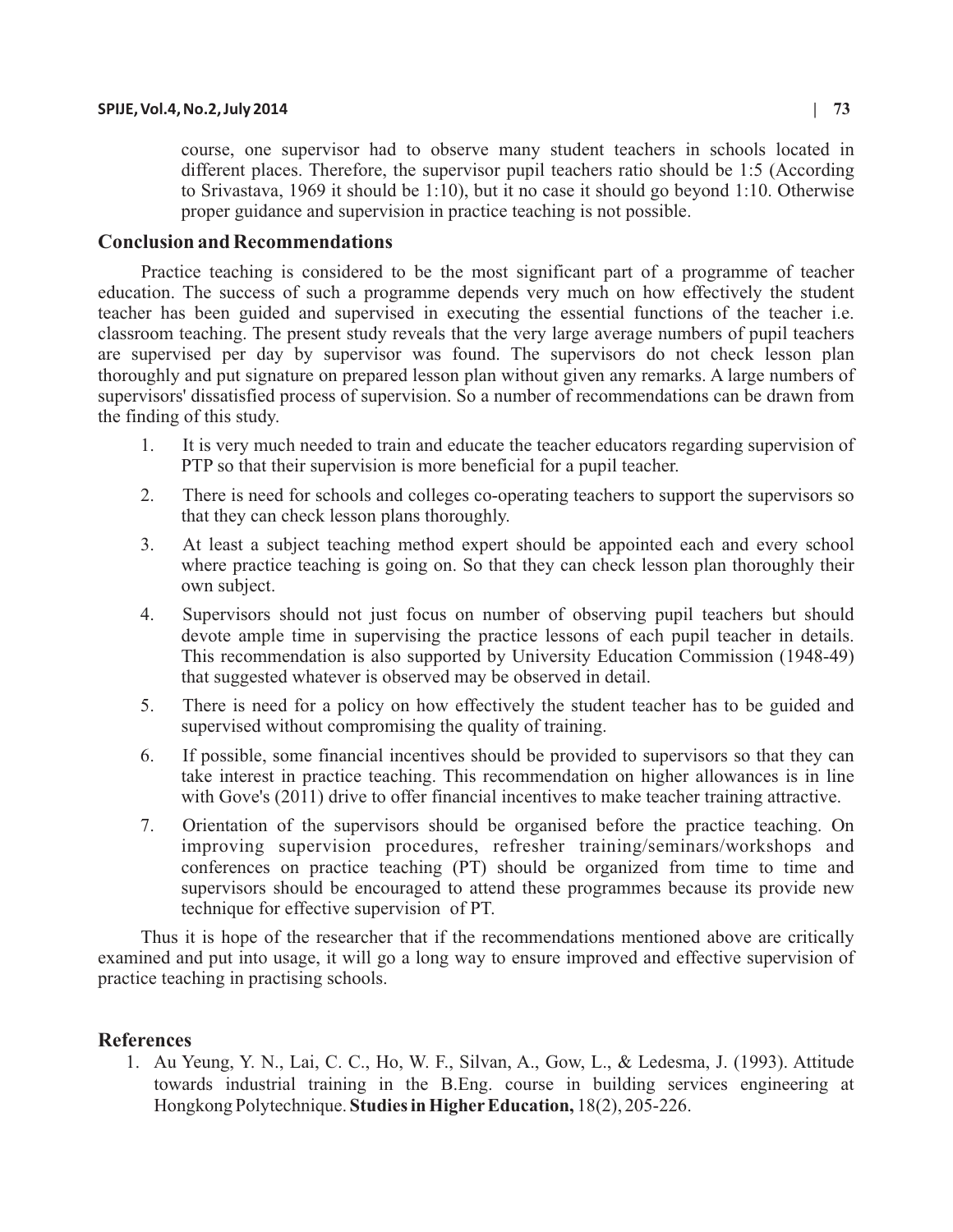- 2. Bhargava, A. (2009). Teaching practice for student teachers of B.Ed. programme: Issues, predicaments and suggestions. Turkish Online Journal of Distance Education (TOJDE), 10 (2), article 3, retrieved from **tojde.anadol.edu.tr/tojde34/articles /article\_3.html.**
- 3. Bowman, N. (1979). College supervision of student teaching: A time to reconsider. **Journal of Teacher Education,** XXX(3), 29-30.
- 4. Boydell, D. (1986). Issues in teaching practice supervision research: A review of the literature. **Journal of Teaching and TeacherEducation**, 2(2), 115-125.
- 5. Bozko, H. (1989). Expert-novice differences in teaching: A cognitive analysis and implications for teacher education. **Journal of Teacher Education**, XXX, 36-40.
- 6. Collinson, V. et al. (2009). Professional development for teachers: Aworld of change. European Journal of Teacher Education. 32(1), 3-19. Retrieved from **http://www.tandfonline.com/doi/ abs/10.1080/02619760802553022.**
- 7. Derrick, J., & Dicks, J. (2005). **Teaching practice and mentoring: The key to effective literacy, language and numeracy teacher training**. Leicester: NIACE.
- **8.** Dubey, T.B. (1981). **A comparative study of secondary teacher education in Madhya Pradesh and Maharastra.** Unpublished Ph.D. Dissertation, Sagar University.
- 9. Farrell, T.S.C. (2008). Here is the book, go and teach: ELT practicum support. **RELCJ,** 39, 226- 241.
- 10. Gautam, G. R. (2010). Practice/student teaching in I.Ed. and B.Ed.: A learning experience or a meaningless ritual?. Retrieved from **http://neltachoutari.wordpress.com/2010/09/04/ practice-teaching-a reflecting/retrieved on 6.05.11.**
- 11. Gove, M. (2011). Training our next generation of outstanding teachers: An improvement strategy for discussion. Retrieved from **http://www.media.education.gov.uk/assets/files/ pdf/w/wri.**
- 12. Husen, T., & Postlethwaite, T. N. (1985). **The international encyclopaedia of education.** Vol. 8. pp. 4921-4929. Oxford: Pergamon
- 13. Kurian, G. T. (1988). **World education encyclopedia,**VIII, U.S.A.
- 14. Mapfumo, J. S., Chitsiko, N., & Chireshe, R. (2012). Teaching practice generated stressors and coping mechanisms among student teachers in Zimbabwe. **South African Journal of education,** 32, 155-166.
- 15. Mohan, K. (1980). **Effectiveness of teacher training programme.** Unpublished Ph.D. Dissertation in Edu., Awadh University.
- 16. Mohanty, S. B. (1984). **A study of student teaching programme in college of education with special reference to innovations.** Ph.D. Dissertation in Edu., MSU.
- 17. Oslaitan, S.O., & Agusiobo, N. O. (1981). **Principles of practice teaching.** New York: Wiley.
- 18. Price, D. A. (1987). The Practicum and its supervision. In K. J. Eltis (Ed.), **Australian Teacher Education Review.** South Pacific Association for Teacher Education Inc**.**
- 19. Raj, T. (1984). **A study of the organization and administration of student teaching programme in the secondary institutions.** Unpublished Doctoral Dissertation in Education, Agra University, Agra.
- 20. **Report of the University Education Commission** (1948-49). Govt. of India, New Delhi.
- 21**. Report of the Education Commission** (1964-66). Government of India, New Delhi: Ministry of Education.
- 22. **RIE Bhubneshwar. (1999). Two year B.Ed.** (Secondary) course (regulations and scheme of studies, 1999).